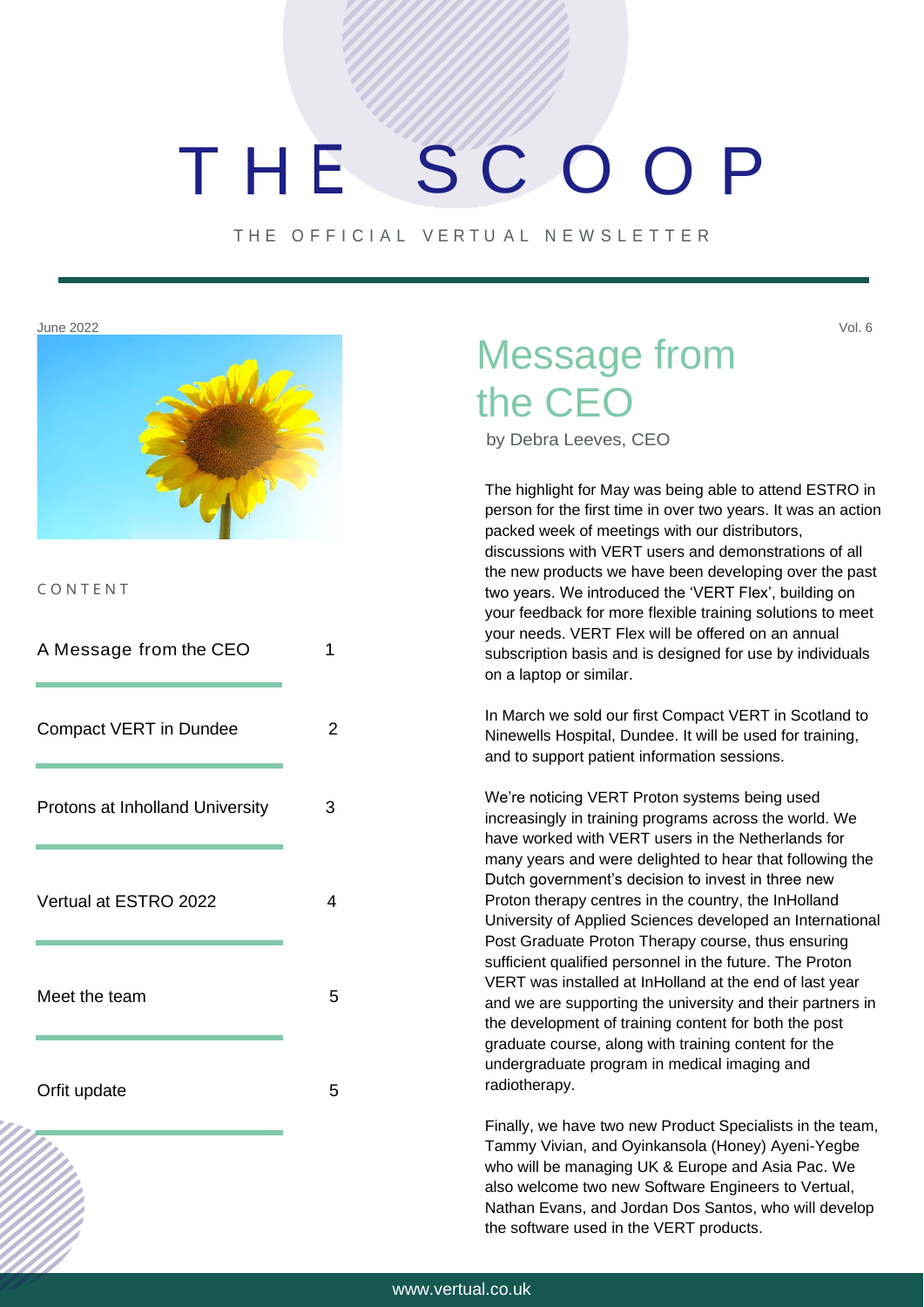## Compact VERT in **Dundee**

by Kelsey Normand



The radiotherapy department at Ninewells Hospital in Dundee is delighted to be the first compact VERT in the UK and the first VERT in Scotland to take delivery of a compact VERT system. This was made possible by a generous donation to be used for educational purposes. Training was completed in April, and we've already had the privilege to showcase the system to the Chief Allied Health Professional Officer in Scotland Carolyn McDonald and the Director of Allied Health Professions in NHS Tayside Nicola Richardson.

Initial plans are to use the system to support existing educational initiatives- such as prostate prehabilitation, junior doctor inductions, medical student education and Maggie's Kids Days. In each case, compact VERT will allow for reduction of clinical machine time needed to support the task while also ensuring patients, staff and relatives are still able to benefit from a realistic understanding of the radiotherapy treatment room.

The department is also keen to explore using the Virtual Presenter and workbook functions to support radiotherapy students on clinical placement, particularly with respect to independent and peer learning opportunities. It will also facilitate an expansion of our offering of radiotherapy information sessions to patients, their support systems and other health professionals along the cancer pathway.

Another area we have started looking into is how we can optimise the use of VERT to support the attainment and maintenance of staff clinical competencies.

Having the compact version of VERT means we can easily move both across to Maggie's Centre and throughout the hospital to facilitate all of our educational ambitions. Since many aspects of radiotherapy are difficult to conceptualise, we know that our VERT system will help bring radiotherapy to life for our audiences. This will not only enhance the overall radiotherapy experience that we offer our patients, but also allow us to more easily stretch across professional boundaries which are so often built up by a lack of understanding.

Cascade training to the rest of our team here in the radiotherapy department has already begun, with other members of the multidisciplinary team also keen to get involved. We want to facilitate VERT experience for as many staff as possible, as we know each individual will be able to pair their own experience and expertise with VERT's technical specifications to come up with new and innovative ideas to help us continue to deliver the safe, effective and patient-centred care that is at the heart of what we do.

As Head of Therapeutic Radiography Damian Parr says, "VERT offers the radiotherapy department in Ninewells a wonderful opportunity to expand education and training to multi-disciplinary teams but the most exciting thing is the enhanced patient engagement and experience it will give us."

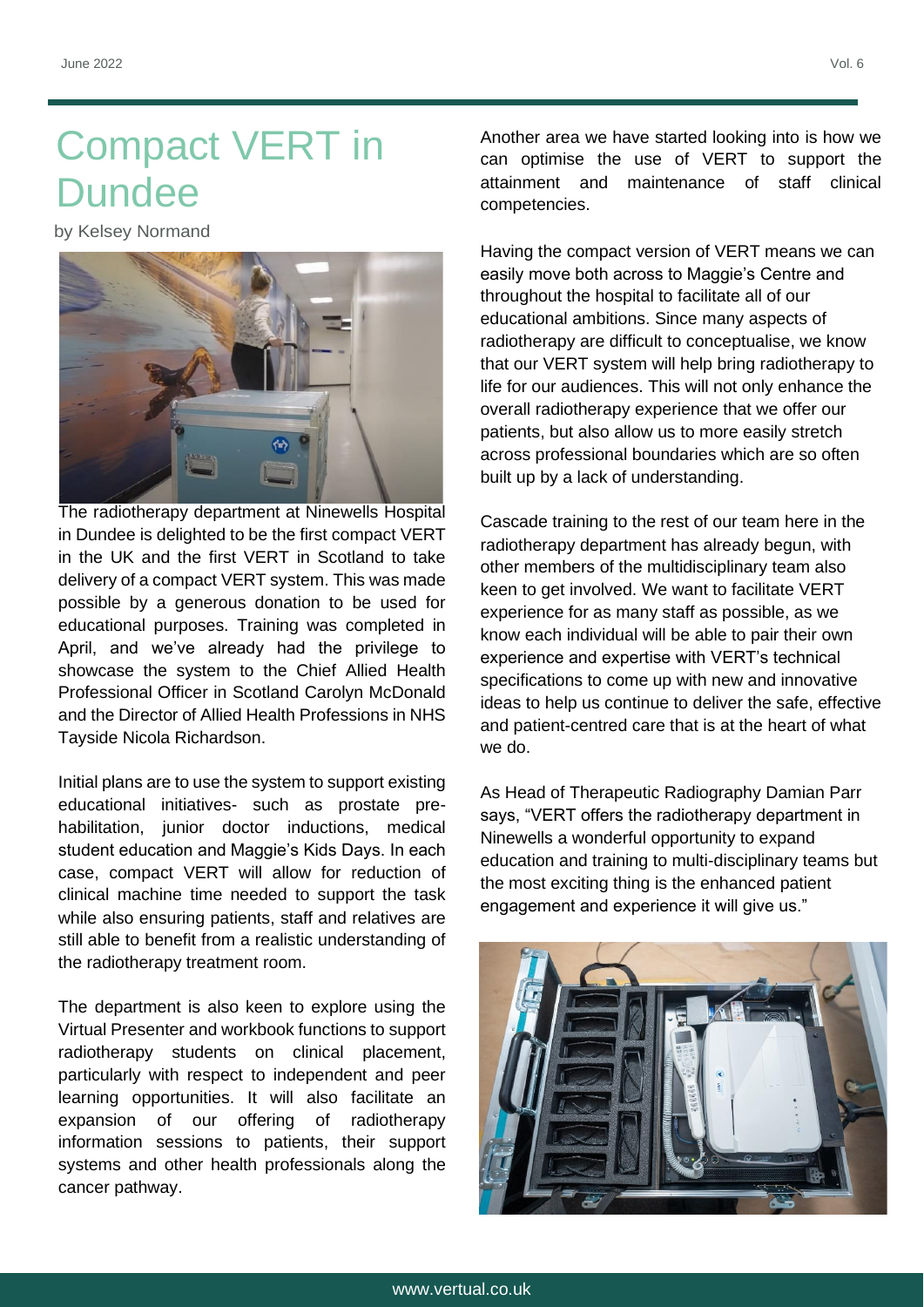## Development of International Post Graduate Proton Therapy Courses at Inholland University of Applied Sciences

by Scheurleer J, Kuijper IT, Lamers, E, Bijwaard H

### Incorporation of Proton VERT interactive learning



### **Need for proton education**

Proton therapy has recently been introduced in the Netherlands in 3 centres (Delft, Groningen, and Maastricht). The Dutch government has invested approximately 450 million euros in these 3 centres. However, there is a struggle in finding enough qualified staff. This is partly because the four-year bachelor's program in Medical Imaging and Radiation Therapy in the Netherlands hardly covers training in proton therapy.

In addition, to train future staff for proton therapy centres, there is also a need for training staff in regular photon radiotherapy departments to perform plan comparisons.

### **Project developing post-graduate proton modules**

To ensure sufficient qualified personnel in the future, the Medical Technology Research Group of Inholland University of Applied Sciences started in January 2020 in collaboration with the Holland Proton Therapy Centre, a project to develop four proton therapy education modules. The project was funded by the Rengelink fund, a local fund of Inholland University of Applied Sciences.

Four post-graduate courses with a total study load of approximately 35 European Credits are being developed within the project. The courses will also be internationally open for RTTs, Medical Physicists (in training), and Radiation Oncologists (in training). There are two basic and two advanced modules. The first Basic module covers the basic concepts of proton therapy and ensures that at the end of the module a participant can compare a photon plan against a proton plan and discuss the pros and cons from different perspectives. The second Plus module that follows deepens the Basic course and allows participants to create simple proton therapy plans. These two modules (Basic and Plus will most likely start 2nd semester of next Academic Year (February 2023).

After these two basic modules, two advanced expert modules are being developed. The first will focus on treatment planning, the second will focus on treatment delivery and IGPT. Both advanced courses will aim at the more complex indications and patient cases. The assessment of all modules will focus on the actual (practical) skills of the participants. The VERT system can contribute to this.

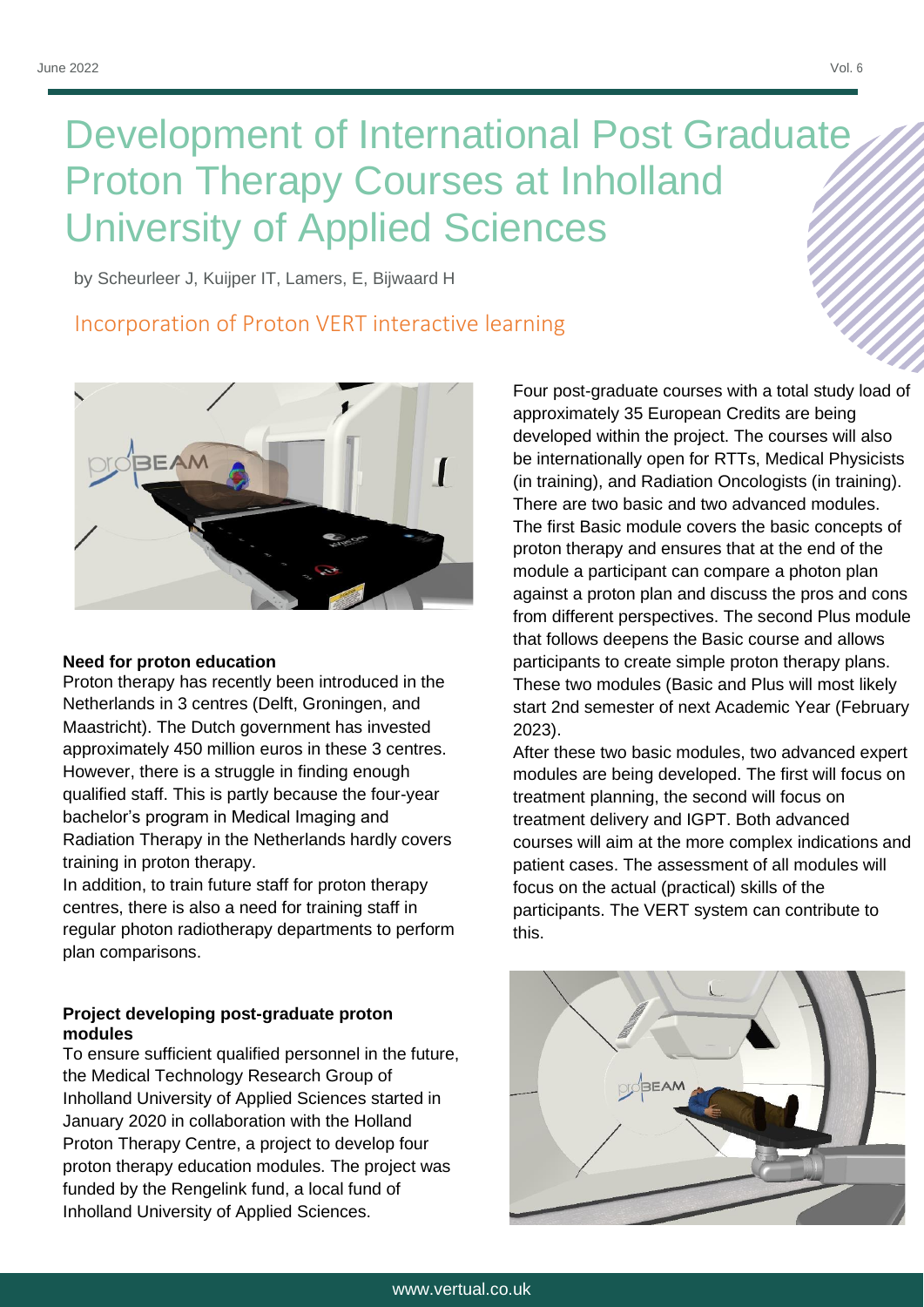The proton VERT was installed at Inholland in December 2021, and we are developing the program of the courses in such a way that the proton VERT will be incorporated in the modules in several meetings and in preparation for the meetings. Not all is clear yet, but Proton VERT will be used for explaining the basic concepts of proton therapy and it can be used during the plan comparisons in the Basic and Plus module. In the expert modules, we expect that Proton VERT will be used as a scenariobased training platform.

At this moment the contours of the educational program become visible for the Basic and Plus modules. These first two modules will be offered in the second half of the coming academic year 2022/2023. More information will be in a VERT newsletter later this year.

Apart from the above-described project, Proton VERT will also be used in a Proton Therapy minor module for the bachelor's program in Medical Imaging and Radiotherapy. This minor was also developed in cooperation with the Holland PTC and will run for the third time next academic year with great success.

### **Conclusion**

Summarizing, the next academic year (2022/2023) Inholland University of Applied Sciences will offer a basic proton therapy training in the bachelor program and four post-graduate courses aiming at basic and advanced levels. The post-graduate courses will be open also to international students and will be offered in a hybrid way, meaning that all teaching sessions can be attended online and physically. More information will be in the VERT newsletter at the end of this year!



## Proton VERT incorporated in modules<br> **ESTRO 2022**

By Jan Antons



Two years without face-to-face conferences meant the Vertual team were excited to visit Copenhagen last month for ESTRO. Compact VERT was released in 2020 but had never been shown at a conference. The system, projected onto a purpose-built screen was well received by our visitors who wanted to try the system for themselves.

Vertual has recognised that for some institutions, a full system is either not achievable through a lack of capital budget, not possible due to space availability or not the desired solution. Our Flex products were introduced at ESTRO as potential solutions. Flex products are provided as a licence for a laptop and are offered on a yearly subscription basis.

A sneak preview of VERT on Demand was shared with visitors and development is on track. Further news will be available soon.

The team enjoyed meeting our distributors, customers, vendors and friends in Copenhagen. We made great use of public transport to get around from our quirky hotel, visited the aquarium during (the SGRT Community event) an evening event and sampled some excellent Danish food!